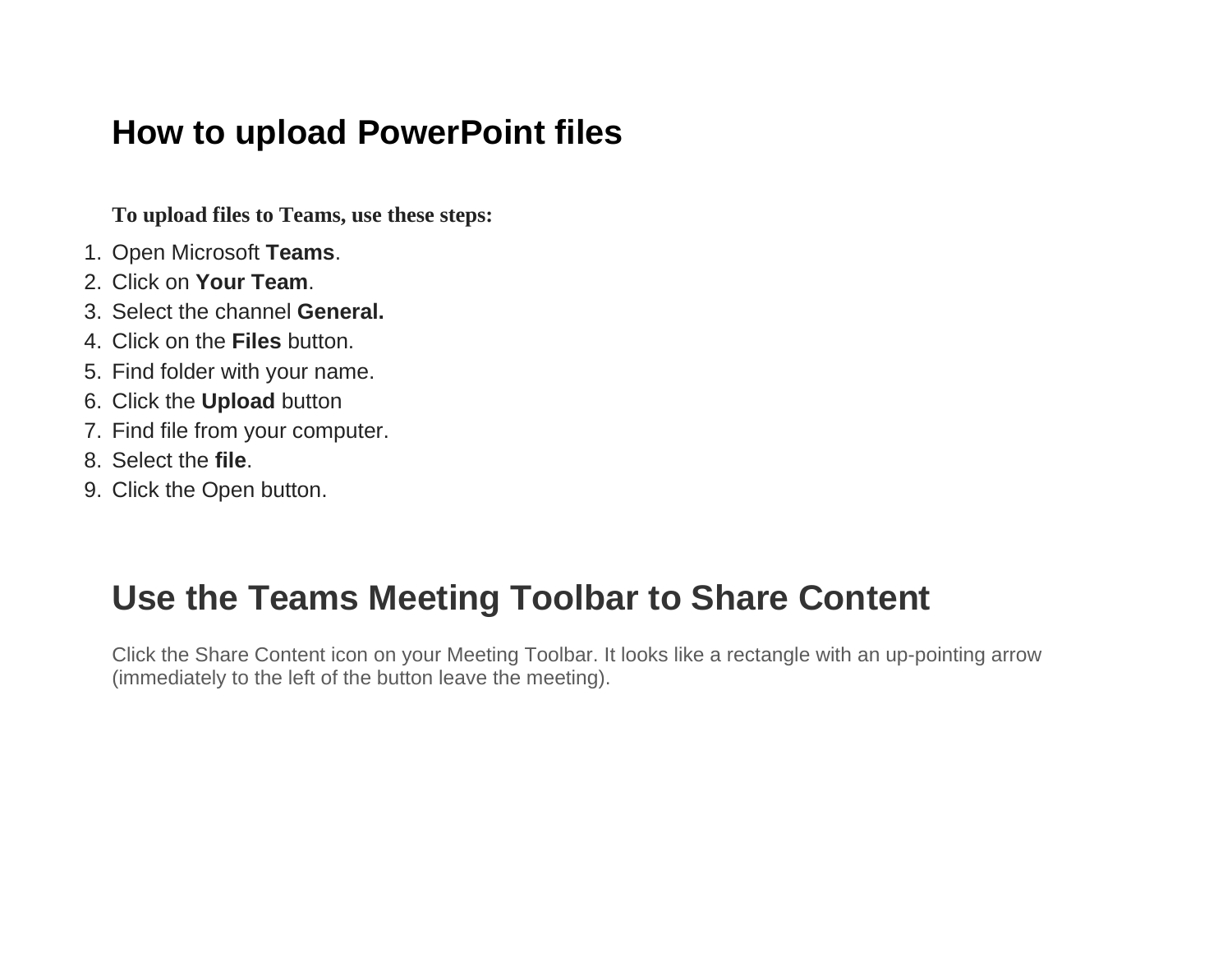

#### **Permit Screen Sharing on Macs**

Your computer may need you to provide permission for screen sharing the first time you attempt to share content. Follow these [instructions to share your screen through Teams on computer using Mac OS \(v. 10.15+\).](https://www.uvm.edu/it/kb/article/macos-allow-screen-sharing/)

## **Choose What to Share from the Tray**

Once you click the Share Content item, Microsoft Teams will display a "tray" with a variety of options for what to share.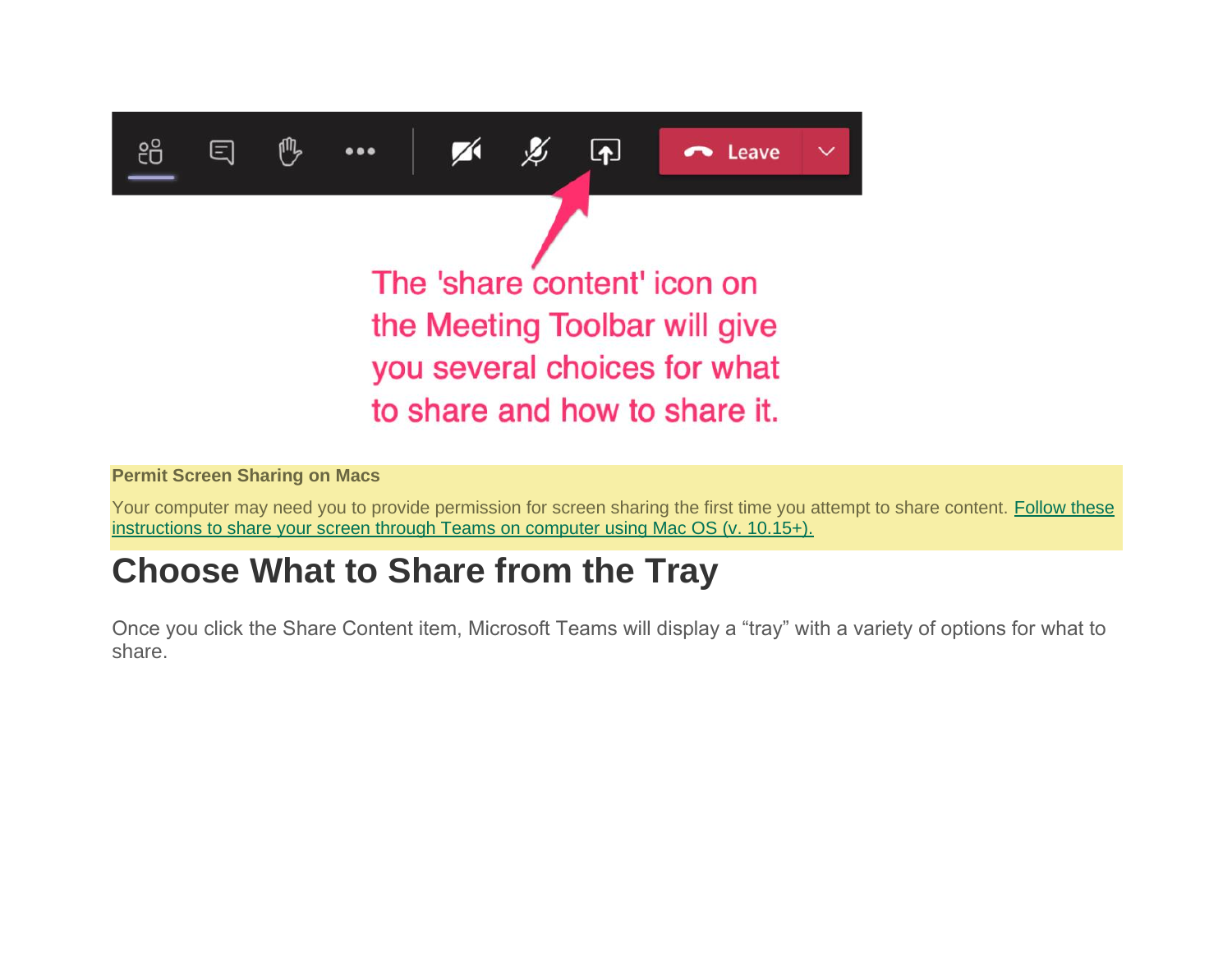

There are options for sharing:

#### 1. **Desktop:**

If you share the Desktop, your meeting participants will see everything you see. If you switch between programs or windows, they'll see those actions. For example, if you wish to show a website and then show a spreadsheet, your meeting participants will watch you navigate between these two windows.

If you choose to share your Desktop, it is recommended that you close any programs that will display pop-up notifications (e.g., email, messages) or use the Do Not Disturb option on your computer to mute notifications, especially if a pop-up notification might contain confidential information. When you share your desktop, a red box will appear around your entire screen, indicating that any window will be visible to your meeting participants.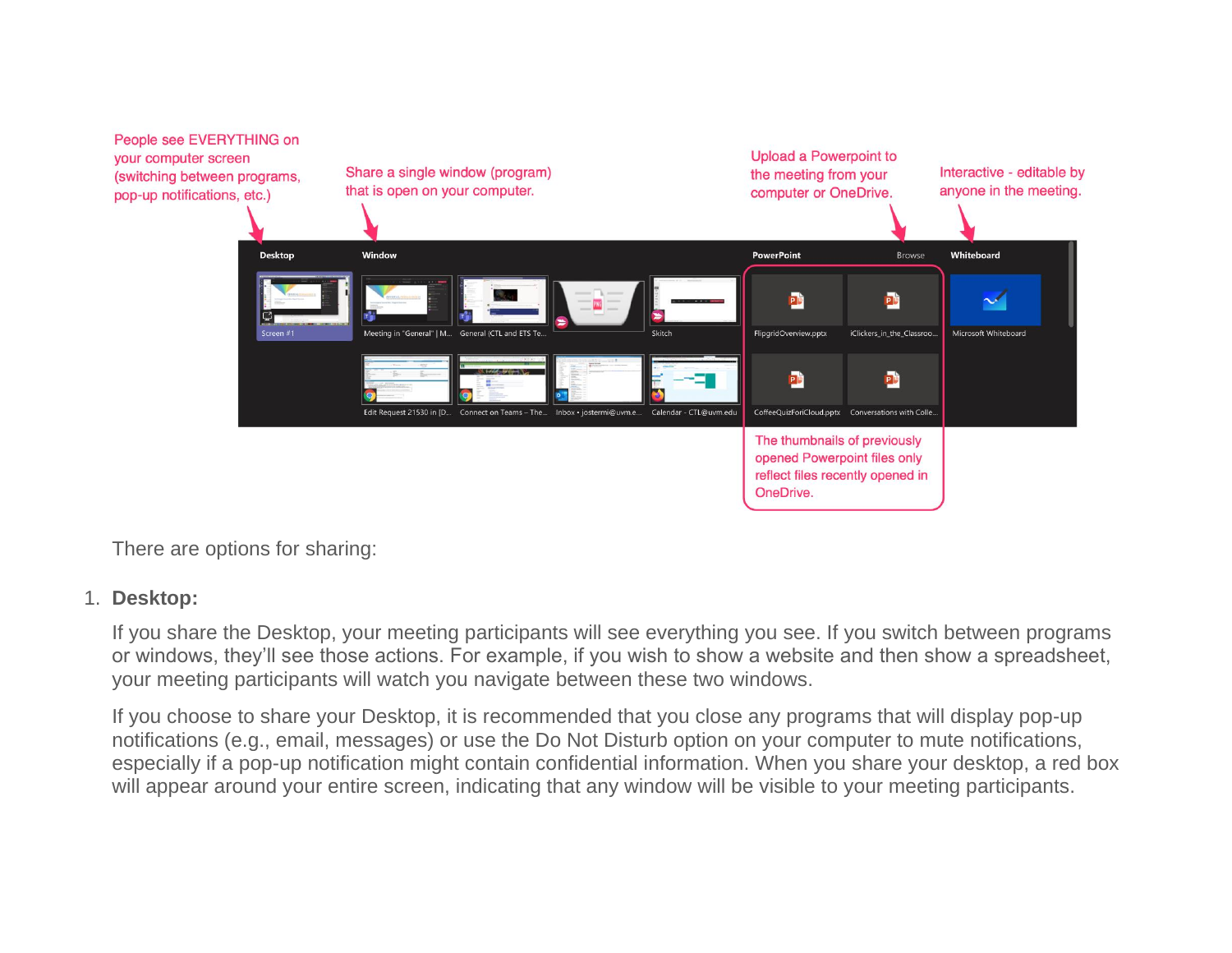

### 2. **Window:**

If you share a single window, that is the only program your users will see, even if, privately, you view another window. Your meeting participants will continue to that window, even if you minimize it on your screen. For example, if you are sharing your web browser, and then minimize your web browser to privately view a document, your meeting participants will continue to see your web browser.

NOTE: The downside of this is if you, for example, want to show how to do something in a browser window that includes interaction, such as Blackboard. Viewers will only see your original window, but no pop-up windows that may be spawned as part of your demonstration.

When you share a single window, a red box will appear around the window that is visible to your meeting participants.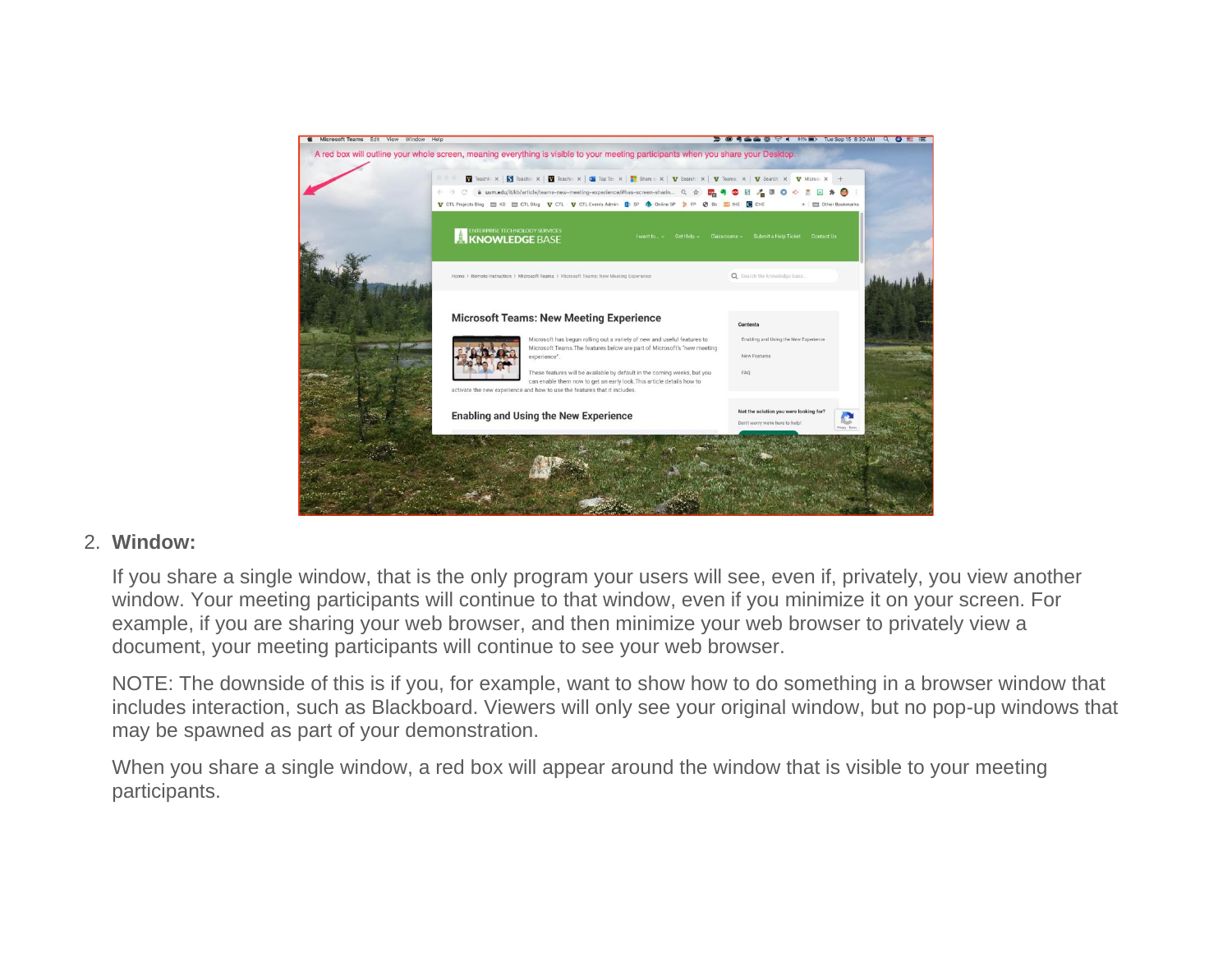

### 3. **PowerPoint:**

While you could open a PowerPoint on your computer and share its Window (see option 2 above), Microsoft also allows you to upload a PowerPoint directly to your meeting, allowing you to display your slides while still having access to the participant list, the meeting chat, and the other participants' videos.

On the tray, you may see thumbnails of previously opened PowerPoint files. You may also evaluate that this list is incomplete. That is because this list only shows recently opened PowerPoint files from [OneDrive.](https://www.uvm.edu/it/kb/article/onedrive/) If the PowerPoint slides you wish to share are not visible as a thumbnail, choose the "Browse" link to upload from your computer or OneDrive. If you are on low bandwidth internet, it may be very slow to upload a PowerPoint to your meeting from your computer. Browsing to the file on your OneDrive will likely be faster.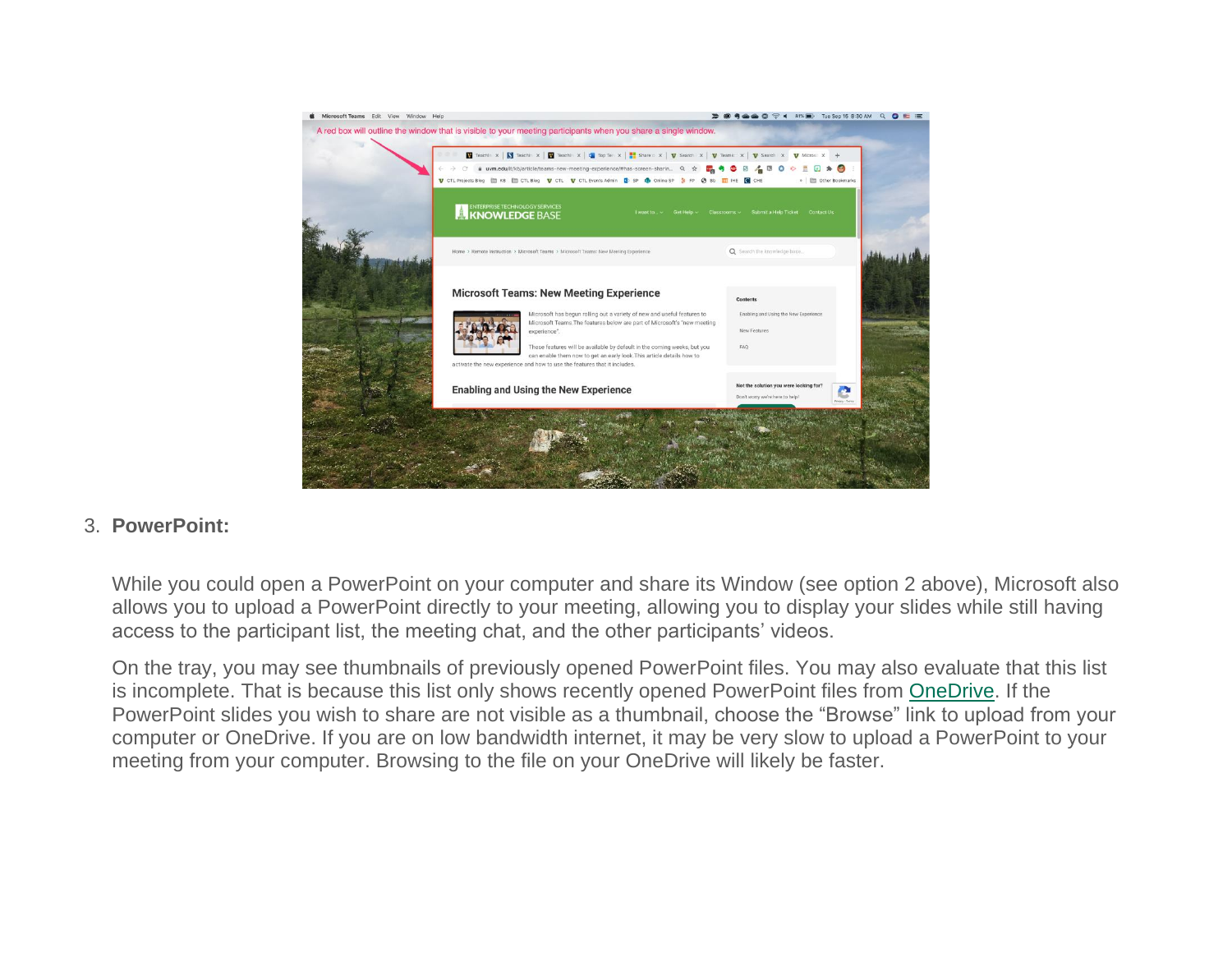To upload a Powerpoint into the meeting, choose "Browse" and choose the file's location (your computer hard drive or OneDrive).



Once you have shared a PowerPoint, new options appear on your Meeting Toolbar. You can move the slides forward and backward for your participants using the < and > buttons. If you toggle the eyeball icon, you can permit or prohibit your meeting participants from navigating through your slides individually (independent of your navigation); the default is set to "permit." And, you can stop presenting your slides.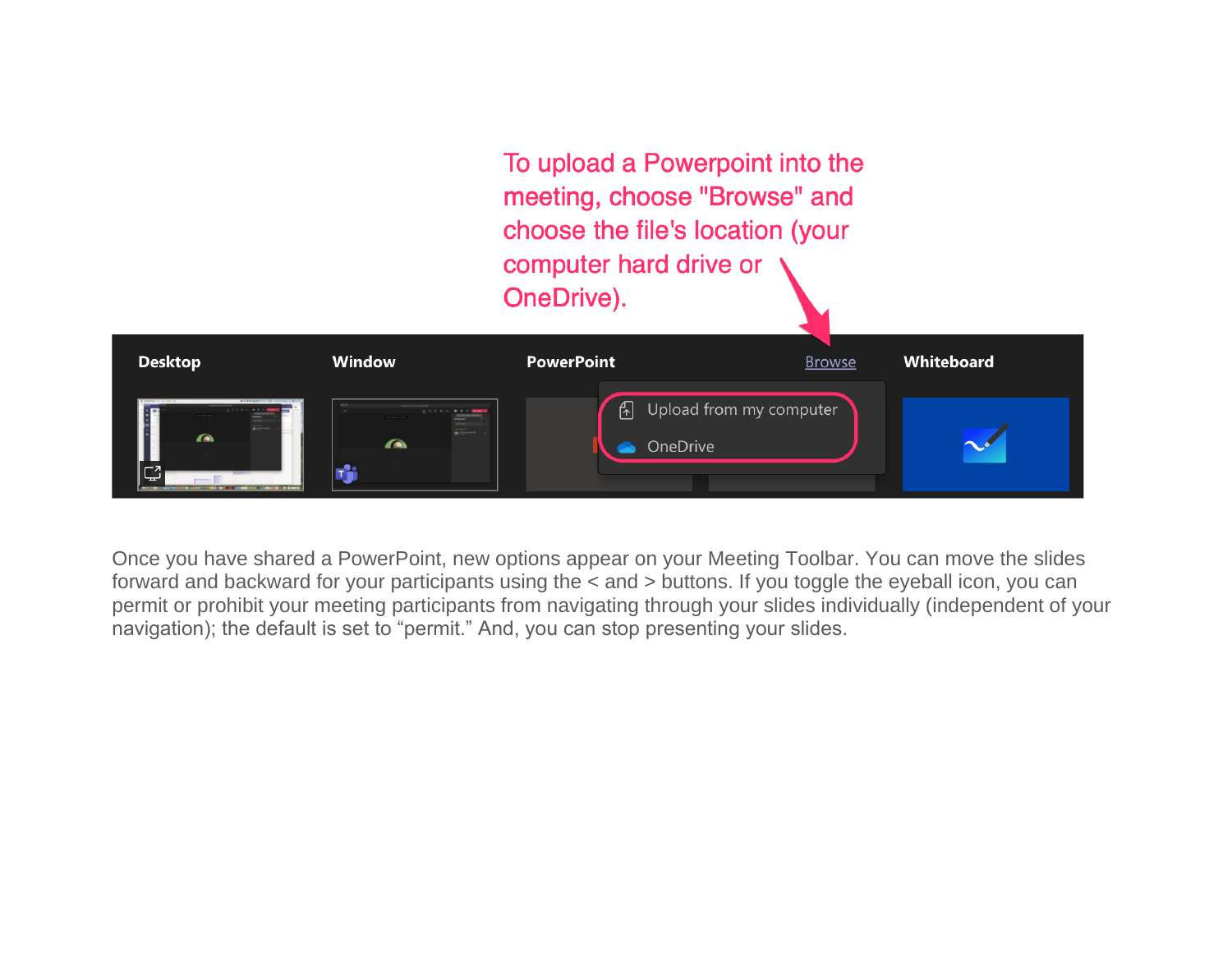

# **To Share Audio**

Sometimes, you may wish to share audio (such as playing a song or playing a video) to your audience.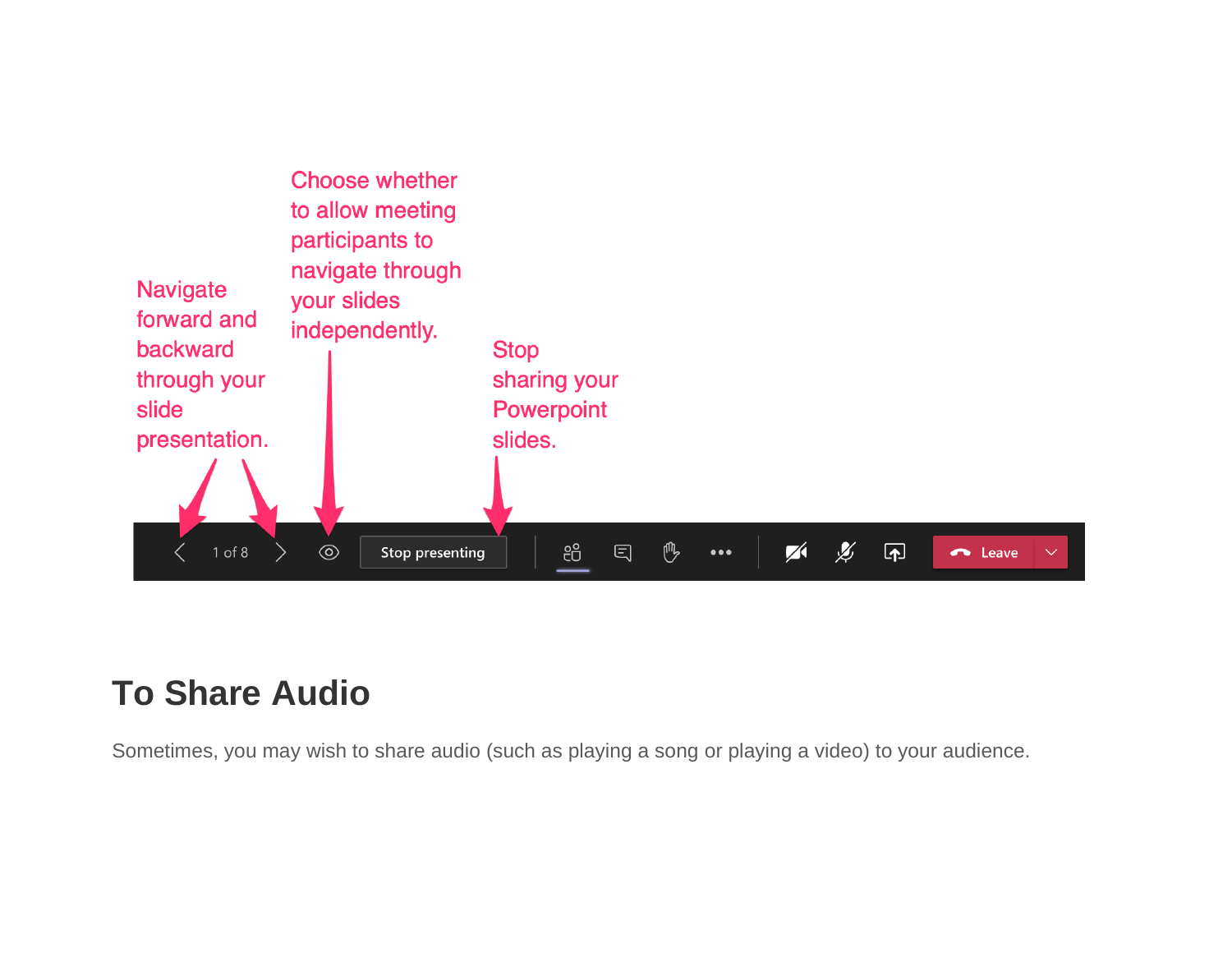If you are on a **Windows** computer, in addition to sharing the appropriate visual option from the tray, also check the box to "include system audio" at the top of the tray. When you play the song or video, make sure the volume on your computer is sufficient to hear the sound.

| <b>Windows Operating System Computers ONLY</b><br>Include system audio |                                                                     |                        |                        |                      |  |
|------------------------------------------------------------------------|---------------------------------------------------------------------|------------------------|------------------------|----------------------|--|
| <b>Desktop</b>                                                         | Window                                                              | <b>PowerPoint</b>      | <b>Browse</b>          | Whiteboard           |  |
|                                                                        |                                                                     |                        |                        | び                    |  |
| Screen #1                                                              | <b>Microsoft Teams</b>                                              | 2018-09-18 RunAsStdUse | CollabIT-20190807.pptx | Microsoft Whiteboard |  |
|                                                                        | <b>Ca</b> Motority home<br>Britanne is the Microsoft Teams UnerView |                        |                        |                      |  |

If you are on a **Mac** computer, there is no option, currently, to play your system audio directly. Instead, you will need to play it through your speakers so that the mic can pick it up. To do this, ensure that your headphones are unplugged and your computer's speakers have the volume turned all the way up. When you play a song or video, your computer's microphone will convey the sound to your audience along with your chosen visual content from the tray.

**Important –** Interference by other sounds reduces the sound quality (often causing it to fade out for a moment). You can preserve the quality in these two ways:

1. **The Teams environment –** The first step is to mute all participants. You can do that by clicking the participants icon in your Teams Toolbar, and click Mute All (making sure that you have not muted yourself!)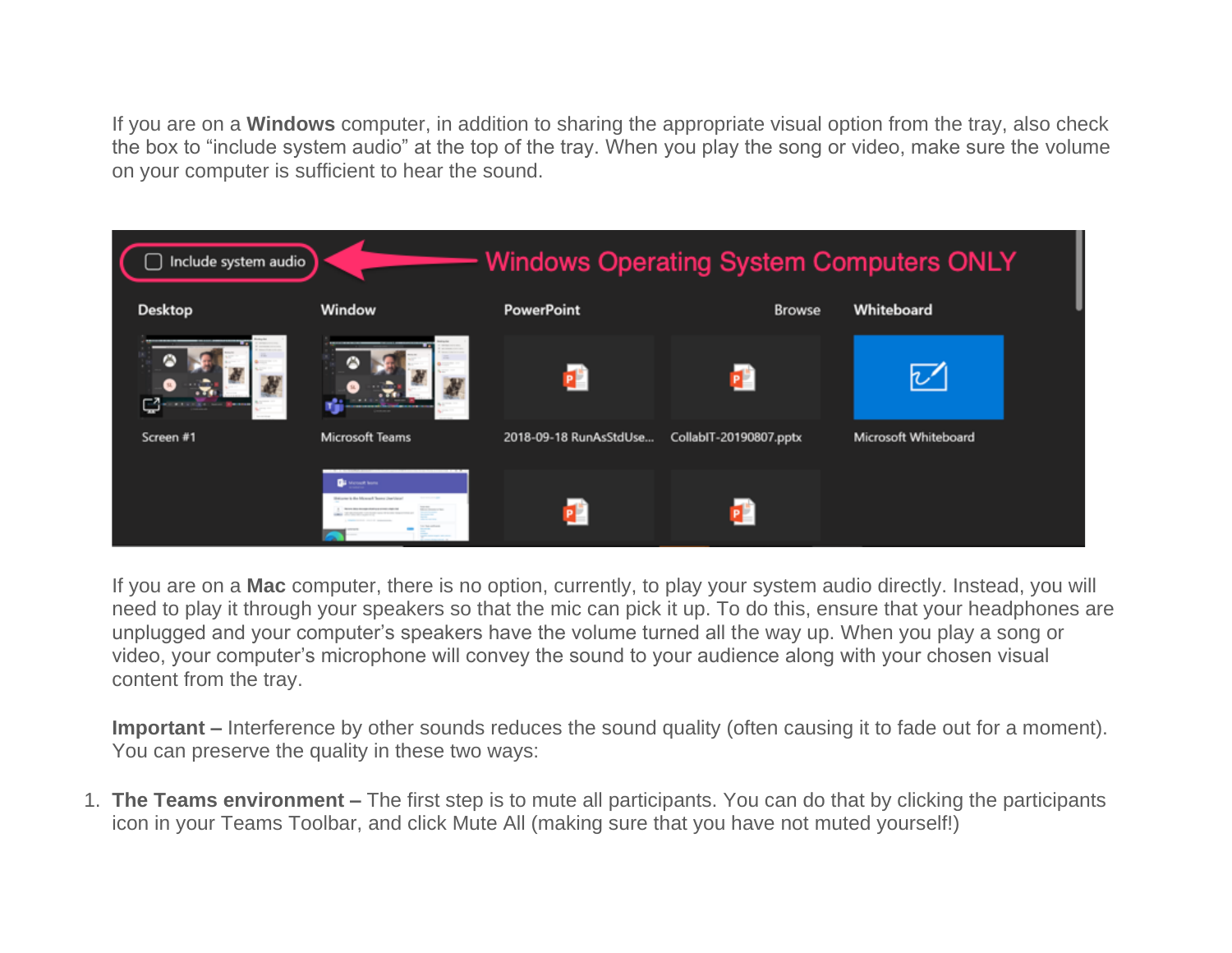2. **The environment around your computer –** Be sure not to make noise that can be picked up by your computer mic, including typing, clicking on things, moving around with your computer, placing objects near your computer, or looking at papers, etc.

# **To Stop Sharing**

1. If you've shared your Desktop or a Window, return to the meeting and click the Stop Sharing icon on the Meeting Toolbar. It looks like a rectangle with an x (immediately to the left of the button leave the meeting).